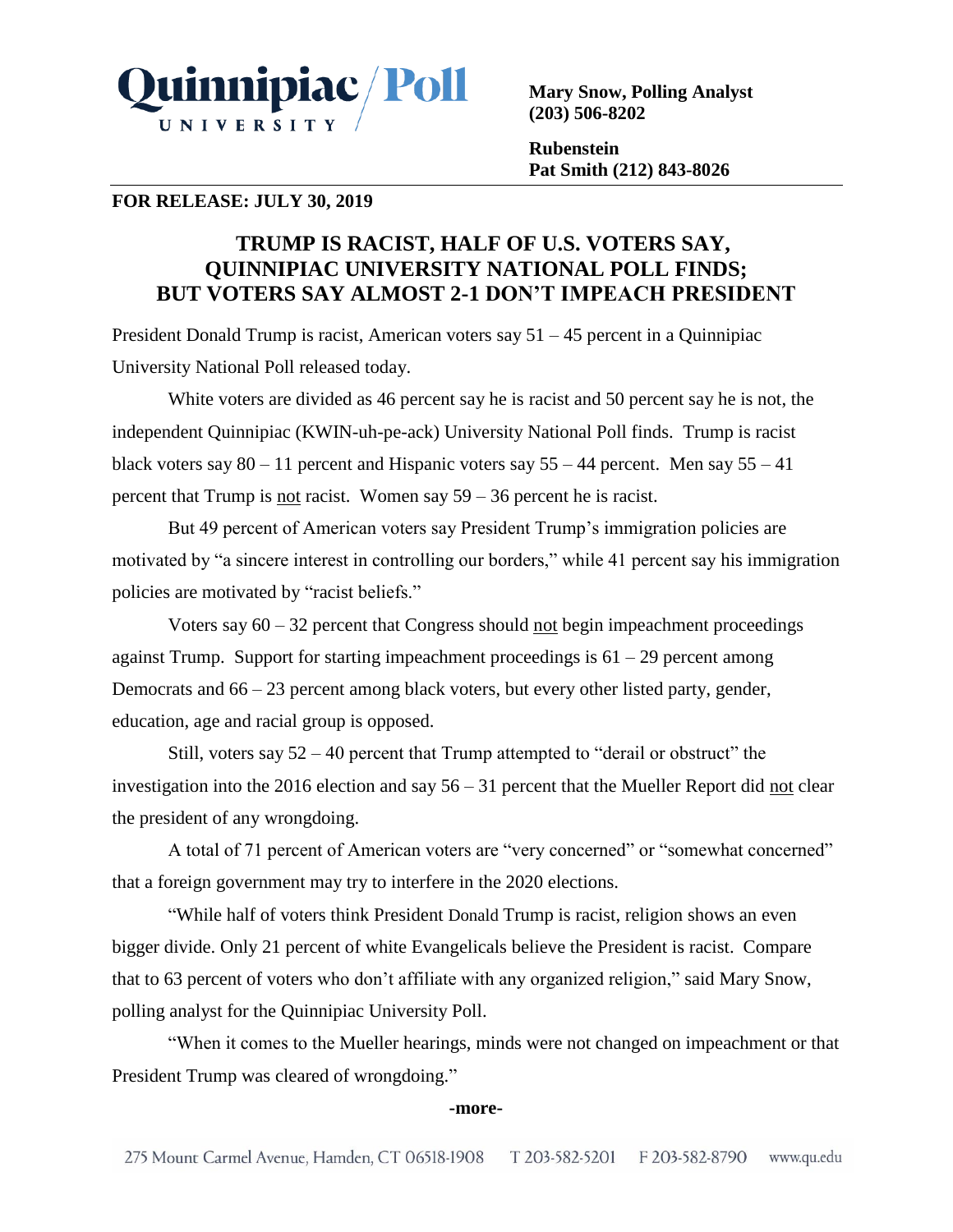### **Quinnipiac University Poll/July 30, 2019 – page 2**

"One thing is clear: there is near unanimous support for requiring political campaigns to report any information they receive from foreign governments to the FBI," Snow added.

American voters say  $59 - 31$  percent that Congress should pass additional laws to protect the 2020 U.S. elections from foreign interference. Republicans say 54 – 34 percent that current laws are enough, the only listed group to believe that.

Voters support  $87 - 7$  percent, including  $80 - 11$  percent among Republicans, requiring political campaigns to report to the FBI any information they receive from a foreign government.

And voters say 78 – 13 percent it is never acceptable for a presidential campaign to obtain information on a political opponent from a hostile foreign power.

#### **Immigration Detention Centers**

Immigration is good for the country, voters say  $70 - 17$  percent. On other immigration issues, voters say:

- $\bullet$  51 35 percent that conditions in immigration detention centers are "inhumane;"
- $\bullet$  68 23 percent that conditions in immigration detention centers are a "serious problem;"
- $\bullet$  62 29 percent that the federal government is not doing enough to ensure humane conditions in immigration detention centers.

If immigration detention centers are overcrowded, undocumented immigrants should be released, even if there is a risk they won't return, 53 percent of voters say, as 31 percent say keep undocumented immigrants in detention, even if it causes overcrowding and bad conditions.

#### **Death Penalty**

Life in prison with no chance of parole should be the sentence for someone convicted of murder, 54 percent of American voters say, while 33 percent prefer the death penalty. This is the largest measure of support for life without parole over the death penalty ever measured in a Quinnipiac University National Poll. But voters say 58 – 35 percent they would not like to see the death penalty abolished nationwide.

From July 25 – 28, Quinnipiac University surveyed 1,306 voters nationwide with a margin of error of  $+/- 3.4$  percentage points, including the design effect.

The Quinnipiac University Poll, directed by Douglas Schwartz, Ph.D., conducts gold standard surveys using random digit dialing with live interviewers calling landlines and cell phones. The Quinnipiac University Poll conducts nationwide surveys and polls in more than a dozen states on national and statewide elections, as well as public policy issues.

# **Visit [poll.qu.edu](https://poll.qu.edu/) or [www.facebook.com/quinnipiacpoll](http://www.facebook.com/quinnipiacpoll)  Call (203) 582-5201, or follow us on [Twitter](http://twitter.com/QuinnipiacPoll) @QuinnipiacPoll.**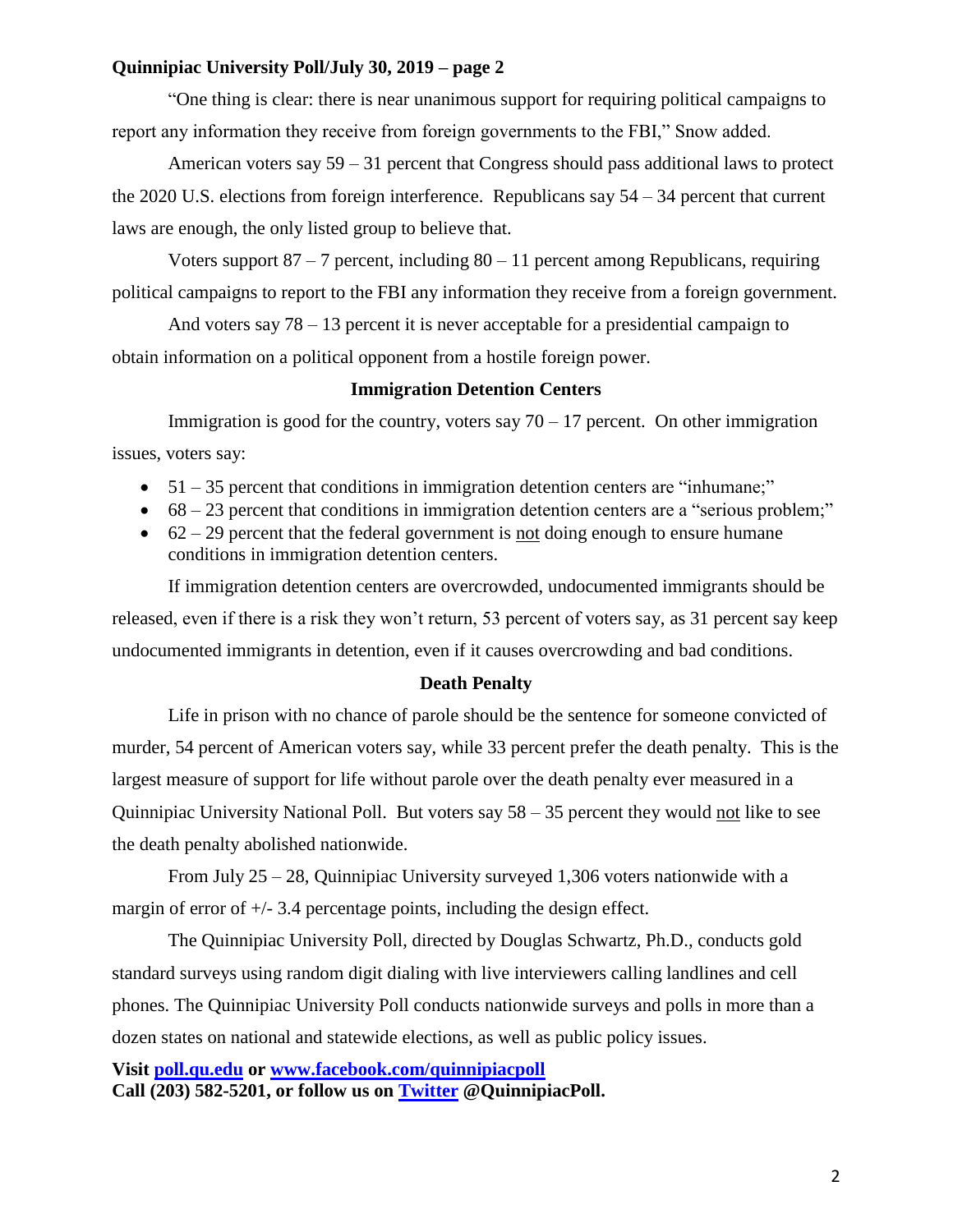8. Do you approve or disapprove of the way Congress is handling its job?

|                       |           |            |           |           |           |           |           | WHITE<br>COLLEGE DEG |           |
|-----------------------|-----------|------------|-----------|-----------|-----------|-----------|-----------|----------------------|-----------|
|                       | Tot       | Rep        | Dem       | Ind       | Men       | Wom       | Yes       | No                   |           |
| Approve               | 14%       | 12%        | 17%       | 13%       | 13%       | 14%       | 12%       | 14%                  |           |
| Disapprove            | 77        | 82         | 74        | 75        | 81        | 73        | 82        | 80                   |           |
| DK/NA                 | 9         | 6          | 8         | 11        | 6         | 12        | 6         | 6                    |           |
|                       |           | AGE IN YRS |           |           | WHITE     |           |           |                      |           |
|                       | $18 - 34$ | $35 - 49$  | $50 - 64$ | 65+       | Men       | Wom       | Wht       | Blk                  | Hsp       |
| Approve<br>Disapprove | 17%<br>72 | 17%<br>70  | 12%<br>85 | 11%<br>78 | 13%<br>83 | 14%<br>79 | 13%<br>81 | 17%<br>67            | 20%<br>65 |
| DK/NA                 | 11        | 12         | 4         | 10        | 4         | 7         | 6         | 17                   | 15        |

TREND: Do you approve or disapprove of the way Congress is handling its job?

|  |                                             | App             | Dis | DK/NA |  |
|--|---------------------------------------------|-----------------|-----|-------|--|
|  | Jul 30, 2019                                | 14              | 77  | 9     |  |
|  | Sep 12, 2018                                | 18              | 72  | 10    |  |
|  | Aug 15, 2018                                | 15              | 78  | 7     |  |
|  | Jul 02, 2018                                | 15 <sub>1</sub> | 78  | 7     |  |
|  | Jun 06, 2018                                | 13              | 78  | 9     |  |
|  | Apr 11, 2018                                | 12 <sup>7</sup> | 81  | 7     |  |
|  | Mar 07, 2018                                | 13              | 80  | 6     |  |
|  | Feb 07, 2018                                | 15 <sub>1</sub> | 77  | 8     |  |
|  | Jan 18, 2018                                | 16              | 78  | 6     |  |
|  | Dec 19, 2017                                | 13              | 79  | 8     |  |
|  | See additional trend information on website |                 |     |       |  |

9. Do you think the lack of civility in politics today is a serious problem or don't you think so?

|                                    |                |                |                  |               |                |               |                  | WHITE<br>COLLEGE DEG |                |
|------------------------------------|----------------|----------------|------------------|---------------|----------------|---------------|------------------|----------------------|----------------|
|                                    | Tot            | Rep            | Dem              | Ind           | Men            | Wom           | Yes              | No                   |                |
| Yes/Serious problem<br>No<br>DK/NA | 88%<br>8<br>3  | 85%<br>12<br>3 | $90\%$<br>7<br>3 | 91%<br>6<br>3 | 84%<br>13<br>3 | 92%<br>4<br>4 | $91\%$<br>7<br>2 | 87%<br>9<br>3        |                |
|                                    | AGE<br>IN      |                | YRS              |               | WHITE          |               |                  |                      |                |
|                                    | $18 - 34$      | $35 - 49$      | $50 - 64$        | 65+           | Men            | Wom           | Wht              | Blk                  | Hsp            |
| Yes/Serious problem<br>No<br>DK/NA | 78%<br>17<br>5 | 92%<br>5<br>4  | 91%<br>2         | 90%<br>6<br>4 | 85%<br>13<br>2 | 93%<br>5<br>3 | 89%<br>8<br>2    | 86%<br>5<br>9        | 87%<br>11<br>2 |

TREND: Do you think the lack of civility in politics today is a serious problem or don't you think so?

|  |              | Yes | N٥ | DK/NA |
|--|--------------|-----|----|-------|
|  | Jul 30, 2019 | 88  | 8  | 3     |
|  | Jul 03, 2018 | 91  |    |       |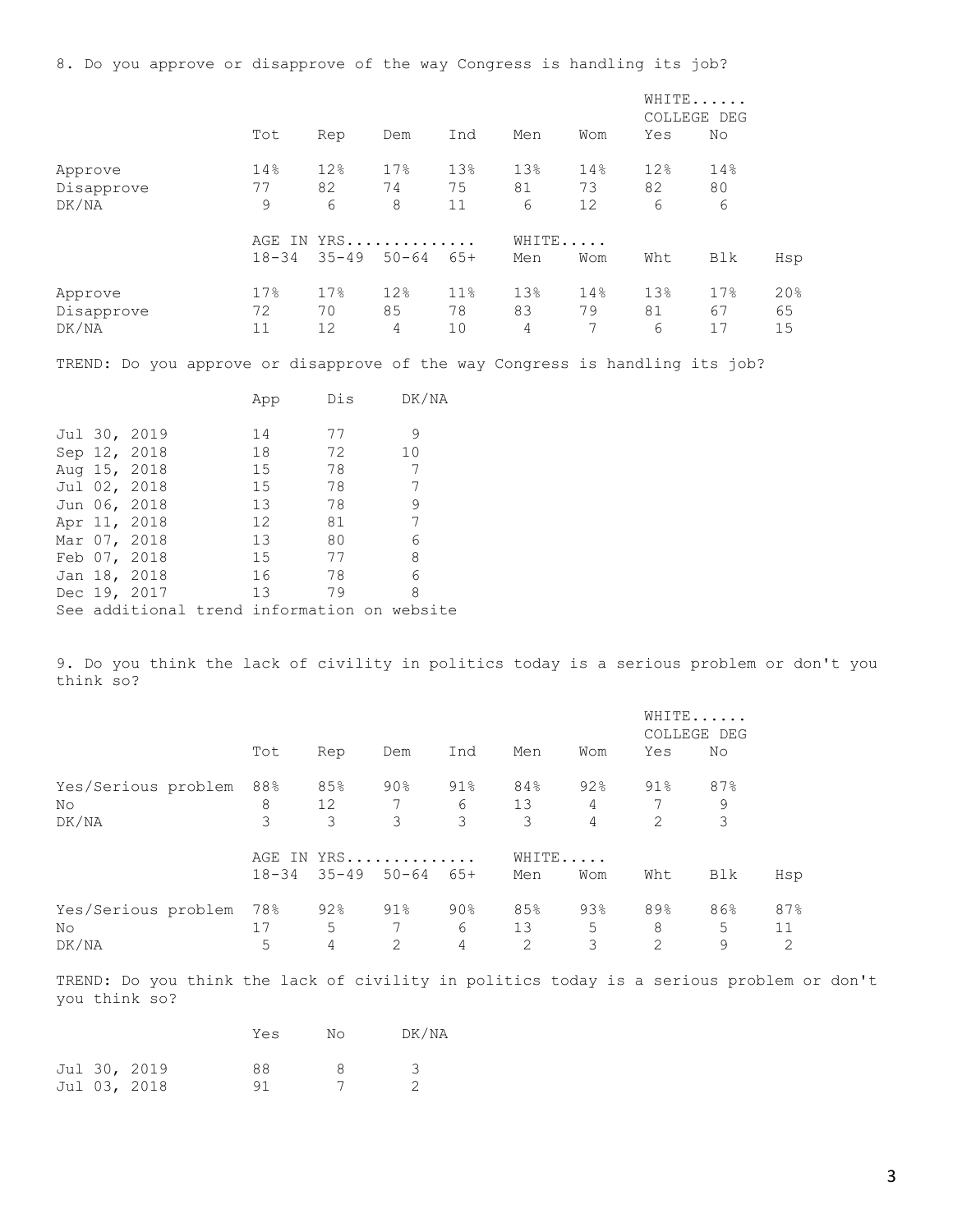10. Who do you blame more for the lack of civility in politics today: President Trump or the Democrats?

|                                       |                 |                         |                 |                 |                 | WHITE<br>COLLEGE DEG |                 |                 |                 |
|---------------------------------------|-----------------|-------------------------|-----------------|-----------------|-----------------|----------------------|-----------------|-----------------|-----------------|
|                                       | Tot             | Rep                     | Dem             | Ind             | Men             | Wom                  | Yes             | No              |                 |
| President Trump<br>Democrats<br>DK/NA | 45%<br>34<br>20 | $6\%$<br>77<br>17       | 86%<br>4<br>10  | 43%<br>28<br>29 | 37%<br>41<br>22 | 53%<br>29<br>19      | 52%<br>33<br>15 | 37%<br>45<br>18 |                 |
|                                       | $18 - 34$       | AGE IN YRS<br>$35 - 49$ | $50 - 64$       | 65+             | WHITE<br>Men    | Wom                  | Wht             | Blk             | Hsp             |
| President Trump<br>Democrats<br>DK/NA | 42%<br>28<br>30 | 45%<br>33<br>22         | 49%<br>36<br>15 | 47%<br>39<br>14 | 36%<br>45<br>18 | 51%<br>34<br>15      | 44%<br>39<br>17 | 61%<br>7<br>31  | 43%<br>34<br>23 |

TREND: Who do you blame more for the lack of civility in politics today: President Trump or the Democrats?

|  |              | Trump | Dems | DK/NA |
|--|--------------|-------|------|-------|
|  | Jul 30, 2019 | 45    | 34   | 20    |
|  | Jul 03, 2018 | 47    | 37   | 16    |

11. Do you think that the way people talk about politics these days is contributing to violence in the U.S., or don't you think so?

|                    |           |           |            |       |       |     |     | WHITE<br>COLLEGE DEG |     |  |
|--------------------|-----------|-----------|------------|-------|-------|-----|-----|----------------------|-----|--|
|                    | Tot       | Rep       | Dem        | Ind   | Men   | Wom | Yes | No                   |     |  |
| Yes/Contributes    | 71%       | 64%       | 80%        | 68%   | 68%   | 73% | 68% | 70%                  |     |  |
| Doesn't contribute | 25        | 32        | 16         | 29    | 29    | 22  | 27  | 25                   |     |  |
| DK/NA              | 5         | 5         | 5          | 3     | 4     | 5   | 5   | 5                    |     |  |
|                    |           |           | AGE IN YRS |       | WHITE |     |     |                      |     |  |
|                    | $18 - 34$ | $35 - 49$ | $50 - 64$  | $65+$ | Men   | Wom | Wht | Blk                  | Hsp |  |
| Yes/Contributes    | 72%       | 68%       | 71%        | 72%   | 65%   | 73% | 69% | 74%                  | 70% |  |
| Doesn't contribute | 25        | 27        | 25         | 20    | 31    | 22  | 26  | 21                   | 26  |  |
| DK/NA              | 2         | 4         | 4          | 8     | 4     | 5   | 5   | 5                    | 4   |  |

TREND: Do you think that the way people talk about politics these days is contributing to violence in the U.S., or don't you think so?

|  |              |    | Yes/ Doesn't          |                |
|--|--------------|----|-----------------------|----------------|
|  |              |    | Contrib Contrib DK/NA |                |
|  | Jul 30, 2019 | 71 | 25                    | .5             |
|  | Nov 21, 2018 | 65 | 28                    | 6              |
|  | Nov 22, 2017 | 69 | 27                    | $\overline{4}$ |
|  | Jun 28, 2017 | 79 | 17                    |                |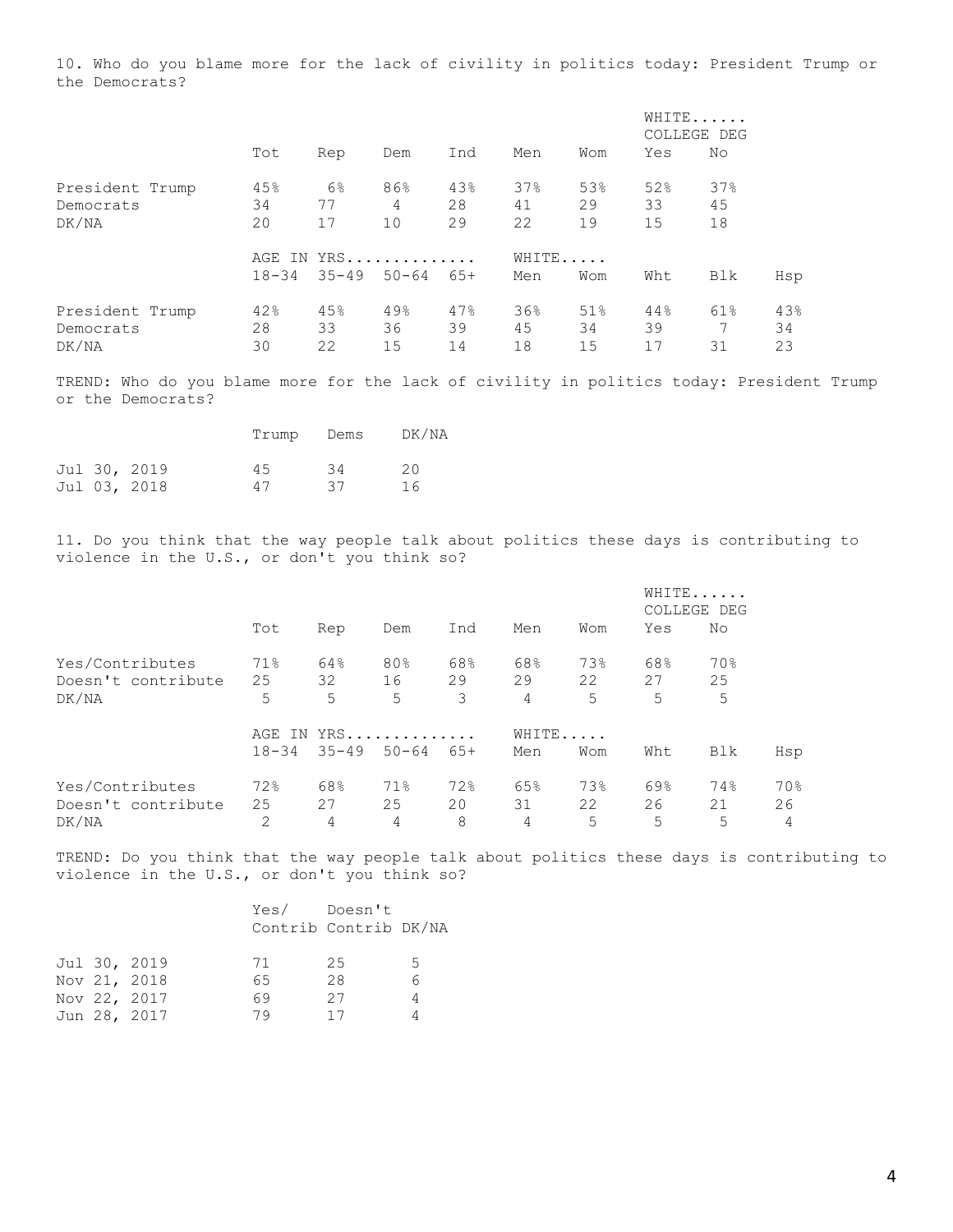12. How concerned are you that a foreign government may try to interfere in the 2020 elections; very concerned, somewhat concerned, not so concerned, or not concerned at all?

|                         |           |              |                   |                   |              |              | WHITE<br>COLLEGE DEG |              |     |
|-------------------------|-----------|--------------|-------------------|-------------------|--------------|--------------|----------------------|--------------|-----|
|                         | Tot       | Rep          | Dem               | Ind               | Men          | Wom          | Yes                  | No           |     |
| Very concerned          | 45%       | 18%          | 72%               | 44%               | 36%          | 52%          | 50%                  | 38%          |     |
| Smwht concerned         | 26        | 33           | 19                | 26                | 24           | 27           | 23                   | 28           |     |
| Not so concerned        | 15        | 23           | 5                 | 18                | 19           | 11           | 14                   | 19           |     |
| Not concerned at all 13 |           | 25           | 4                 | $12 \overline{ }$ | 19           | 9            | 12                   | 15           |     |
| DK/NA                   |           | $\mathbf{1}$ | $\qquad \qquad -$ |                   | $\mathbf{1}$ | $\mathbf{1}$ | $\mathbf{1}$         | $\mathbf{1}$ |     |
|                         | AGE IN    |              | YRS               |                   | WHITE.       |              |                      |              |     |
|                         | $18 - 34$ | $35 - 49$    | $50 - 64$         | $65+$             | Men          | Wom          | Wht                  | Blk          | Hsp |
| Very concerned          | 29%       | 46%          | 49%               | 56%               | 37%          | 50%          | 44%                  | 67%          | 28% |
| Smwht concerned         | 34        | 19           | 26                | 23                | 21           | 28           | 25                   | 17           | 37  |
| Not so concerned        | 21        | 21           | 12                | 9                 | 22           | 11           | 16                   | 9            | 18  |
| Not concerned at all 13 |           | 14           | 12                | 11                | 19           | 9            | 14                   | 4            | 17  |
| DK/NA                   | 2         |              |                   | 2                 | 1            |              | $\mathbf{1}$         | 3            |     |

13. Do you think that Congress should be passing additional laws to protect the 2020 U.S. elections from foreign interference, or do you think that the current laws are good enough?

|                                 |           |            |           |          |         |          |          | WHITE<br>COLLEGE DEG |     |
|---------------------------------|-----------|------------|-----------|----------|---------|----------|----------|----------------------|-----|
|                                 | Tot       | Rep        | Dem       | Ind      | Men     | Wom      | Yes      | No                   |     |
| Pass additional laws 59%        |           | 34%        | 87%       | 55%      | 53%     | 64%      | 60%      | 52%                  |     |
| Current laws enough 31<br>DK/NA | 10        | 54<br>12   | 10<br>3   | 33<br>12 | 39<br>8 | 25<br>12 | 28<br>12 | 38<br>10             |     |
|                                 |           | AGE IN YRS |           |          | WHITE   |          |          |                      |     |
|                                 | $18 - 34$ | $35 - 49$  | $50 - 64$ | $65+$    | Men     | Wom      | Wht      | Blk                  | Hsp |
| Pass additional laws 59%        |           | 58%        | 60%       | 60%      | 49%     | 61%      | 56%      | 78%                  | 53% |
| Current laws enough 29          |           | 33         | 34        | 27       | 43      | 26       | 33       | 14                   | 40  |
| DK/NA                           | 11        | 9          | 7         | 14       | 8       | 13       | 11       |                      |     |

14. Do you support or oppose requiring political campaigns to report any information they receive from foreign governments to the FBI?

|         |           |           |                |     |     |        |     | WHITE<br>COLLEGE DEG |     |
|---------|-----------|-----------|----------------|-----|-----|--------|-----|----------------------|-----|
|         | Tot       | Rep       | Dem            | Ind | Men | Wom    | Yes | No                   |     |
| Support | 87%       | 80%       | 93%            | 90% | 86% | 88%    | 89% | 89%                  |     |
| Oppose  |           | 11        | 4              | 4   | 9   | 5      | 6   | 5                    |     |
| DK/NA   | 6         | 8         | $\overline{2}$ | 6   | 6   | 7      | 4   | 6                    |     |
|         | AGE IN    |           | YRS            |     |     | WHITE  |     |                      |     |
|         | $18 - 34$ | $35 - 49$ | $50 - 64$      | 65+ | Men | Wom    | Wht | Blk                  | Hsp |
| Support | 88%       | 88%       | 86%            | 88% | 88% | $90\%$ | 89% | 85%                  | 85% |
| Oppose  | 6         | 6         | 9              | 6   | 8   | 5      | 6   |                      | 12  |
| DK/NA   | 6         | 5         | 5              | 6   | 5   | 6      | 5   | 8                    | 3   |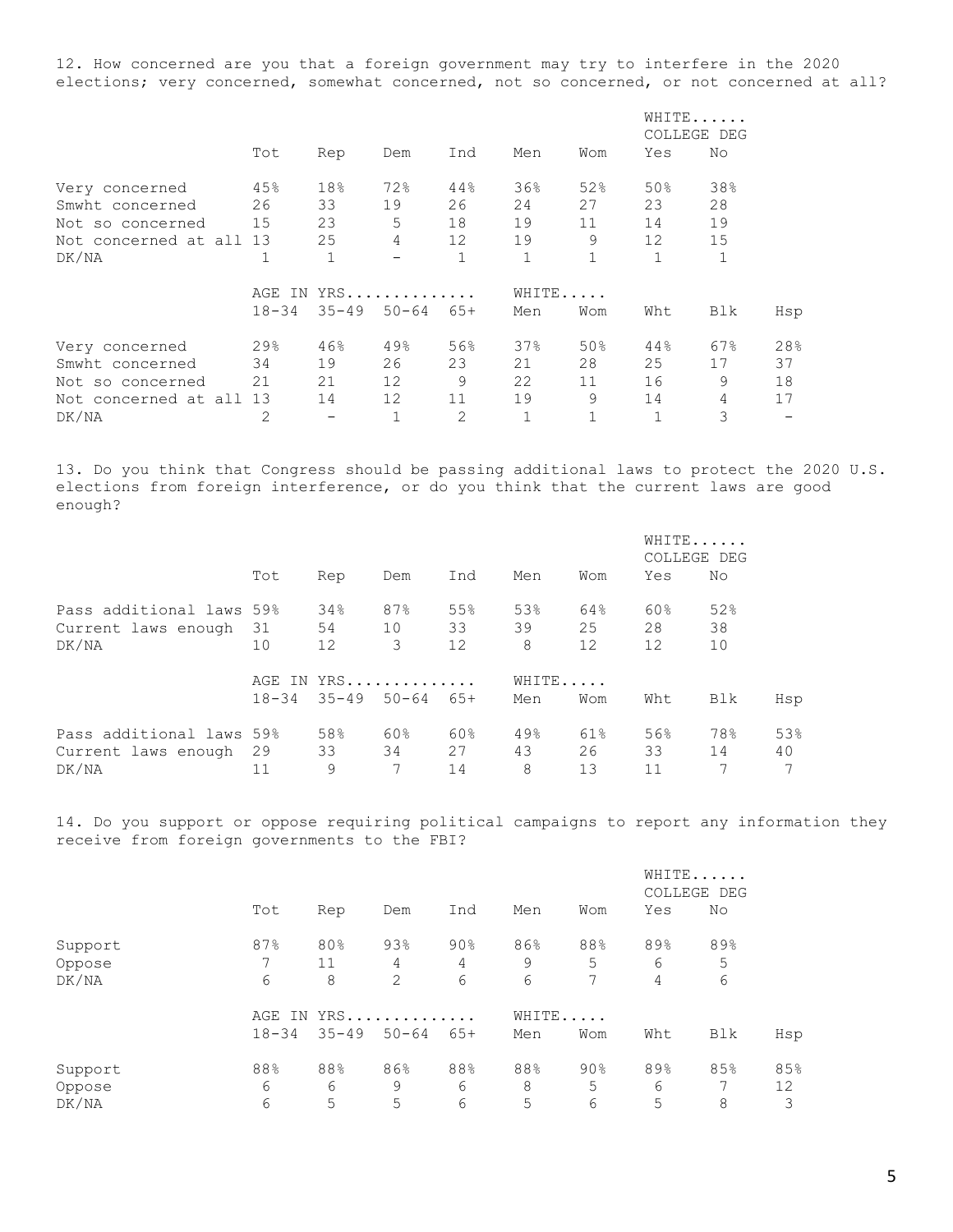15. Overall, do you believe that immigration is good for the country or bad for the country?

|             |           |            |             |           |           |           |           | WHITE<br>COLLEGE DEG |           |
|-------------|-----------|------------|-------------|-----------|-----------|-----------|-----------|----------------------|-----------|
|             | Tot       | Rep        | Dem         | Ind       | Men       | Wom       | Yes       | No                   |           |
| Good        | 70%       | 49%        | 87%         | 75%       | 70%       | 70%       | 77%       | 65%                  |           |
| Bad         | 17        | 32         | $7^{\circ}$ | 13        | 18        | 16        | 13        | 23                   |           |
| DK/NA       | 13        | 19         | 6           | 12        | 12        | 14        | 10        | 12                   |           |
|             |           | AGE IN YRS |             |           | WHITE     |           |           |                      |           |
|             | $18 - 34$ | $35 - 49$  | $50 - 64$   | $65+$     | Men       | Wom       | Wht       | Blk                  | Hsp       |
| Good<br>Bad | 79%<br>10 | 74%<br>12  | 69%<br>21   | 64%<br>21 | 72%<br>19 | 69%<br>18 | 70%<br>19 | 74%<br>15            | 72%<br>14 |
| DK/NA       | 11        | 15         | 10          | 16        | 9         | 12        | 11        | 10                   | 14        |
|             |           |            |             |           |           |           |           |                      |           |

TREND: Overall, do you believe that immigration is good for the country or bad for the country?

|  |              | Good | Bad | DK/NA |
|--|--------------|------|-----|-------|
|  | Jul 30, 2019 | 70   | 17  | 13    |
|  | Jan 29, 2019 | 75   | 14  | 11    |
|  | Jan 14, 2019 | 73   | 16  | 12    |

16. What do you think is the main motive behind President Trump's immigration policies: a sincere interest in controlling our borders, or racist beliefs?

|                  |            |     |                     |       |     |       | WHITE<br>COLLEGE DEG |     |     |
|------------------|------------|-----|---------------------|-------|-----|-------|----------------------|-----|-----|
|                  | Tot        | Rep | Dem                 | Ind   | Men | Wom   | Yes                  | No  |     |
| Sincere interest | 49%        | 93% | 12%                 | 48%   | 57% | 42%   | 46%                  | 59% |     |
| Racist beliefs   | 41         | 4   | 77                  | 42    | 33  | 48    | 46                   | 31  |     |
| DK/NA            | 10         | 4   | 10                  | 10    | 10  | 10    | 8                    | 10  |     |
|                  | AGE IN YRS |     |                     |       |     | WHITE |                      |     |     |
|                  | $18 - 34$  |     | $35 - 49$ $50 - 64$ | $65+$ | Men | Wom   | Wht                  | Blk | Hsp |
| Sincere interest | 47%        | 49% | 48%                 | 49%   | 60% | 47%   | 53%                  | 20% | 53% |
| Racist beliefs   | 38         | 43  | 44                  | 42    | 30  | 45    | 38                   | 67  | 38  |
| DK/NA            | 15         | 8   | 8                   | 10    | 10  | 8     | 9                    | 13  | 9   |

TREND: What do you think is the main motive behind President Trump's immigration policies: a sincere interest in controlling our borders, or racist beliefs?

|  |              | Sincere Racist | Intrst Beliefs DK/NA |     |
|--|--------------|----------------|----------------------|-----|
|  | Jul 30, 2019 | 49             | 41                   | 1 O |
|  | Nov 21, 2018 | 50             | 41                   | q   |
|  | Jul 03, 2018 | 50             | 44                   |     |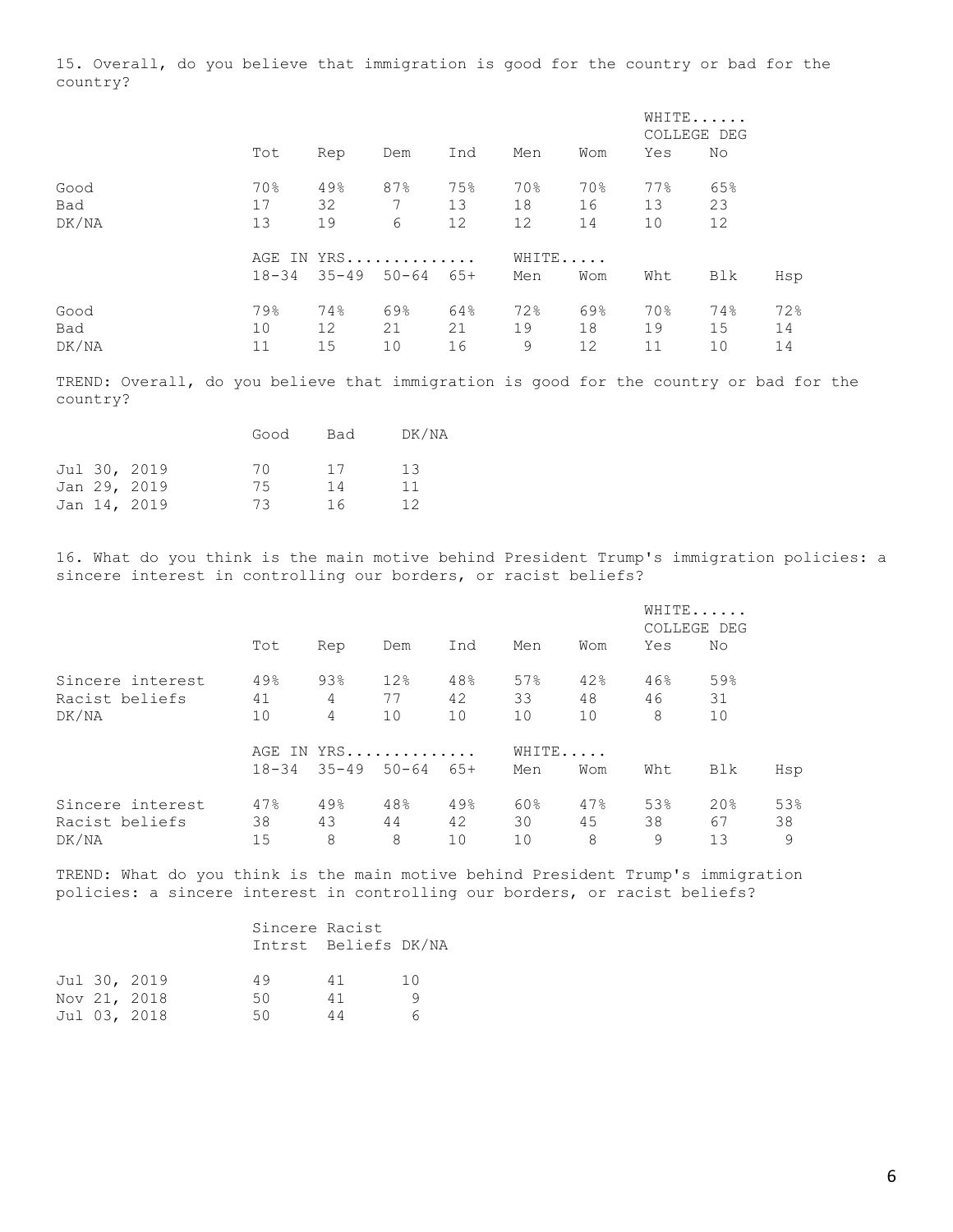17. Do you think that the conditions in immigration detention centers are a serious problem, or don't you think so?

|                                    |                         |                 |                  |                |                |                 | WHITE<br>COLLEGE DEG |                 |                |
|------------------------------------|-------------------------|-----------------|------------------|----------------|----------------|-----------------|----------------------|-----------------|----------------|
|                                    | Tot                     | Rep             | Dem              | Ind            | Men            | Wom             | Yes                  | No              |                |
| Yes/Serious problem<br>No<br>DK/NA | 68%<br>23<br>9          | 42%<br>43<br>14 | $91\%$<br>4<br>5 | 68%<br>24<br>8 | 61%<br>32<br>8 | 75%<br>15<br>10 | 69%<br>23<br>9       | 63%<br>26<br>12 |                |
|                                    | AGE IN YRS<br>$18 - 34$ | $35 - 49$ 50-64 |                  | 65+            | WHITE<br>Men   | Wom             | Wht                  | Blk             | Hsp            |
| Yes/Serious problem<br>No<br>DK/NA | 70%<br>18<br>12         | 66%<br>26<br>8  | 68%<br>25<br>6   | 73%<br>18<br>9 | 59%<br>32<br>9 | 71%<br>18<br>11 | 65%<br>25<br>10      | 84%<br>7<br>10  | 72%<br>25<br>2 |

18. Do you think that the federal government is doing enough to ensure humane conditions in immigration detention centers, or don't you think so?

|                  |           |     |                 |     |       |     |     | WHITE<br>COLLEGE DEG |     |
|------------------|-----------|-----|-----------------|-----|-------|-----|-----|----------------------|-----|
|                  | Tot       | Rep | Dem             | Ind | Men   | Wom | Yes | No                   |     |
| Yes/Doing enough | 29%       | 58% | $6\%$           | 25% | 34%   | 23% | 29% | 35%                  |     |
| No               | 62        | 31  | 90              | 64  | 57    | 67  | 63  | 55                   |     |
| DK/NA            | 9         | 11  | 4               | 11  | 9     | 9   | 8   | 9                    |     |
|                  | AGE<br>IN | YRS |                 |     | WHITE |     |     |                      |     |
|                  | $18 - 34$ |     | $35 - 49$ 50-64 | 65+ | Men   | Wom | Wht | Blk                  | Hsp |
| Yes/Doing enough | 22%       | 29% | 33%             | 29% | 37%   | 28% | 32% | 11 <sup>°</sup>      | 28% |
| No               | 69        | 63  | 61              | 61  | 54    | 63  | 59  | 79                   | 65  |
| DK/NA            | 9         | 8   | 7               | 10  | 10    | 9   | 9   | 10                   | 6   |

19. Do you think that the conditions in immigration detention centers are inhumane, or don't you think so?

|                              |                 |                 |                                   |                 |                 |                 | WHITE<br>COLLEGE DEG |                 |                 |
|------------------------------|-----------------|-----------------|-----------------------------------|-----------------|-----------------|-----------------|----------------------|-----------------|-----------------|
|                              | Tot             | Rep             | Dem                               | Ind             | Men             | Wom             | Yes                  | No              |                 |
| Yes/Inhumane<br>No.<br>DK/NA | 51%<br>35<br>14 | 13%<br>70<br>18 | 86%<br>8<br>6                     | 51%<br>33<br>16 | 45%<br>44<br>11 | 55%<br>28<br>17 | 52%<br>34<br>14      | 44%<br>42<br>15 |                 |
|                              | $18 - 34$       |                 | AGE IN YRS<br>$35 - 49$ $50 - 64$ | $65+$           | Men             | WHITE<br>Wom    | Wht                  | Blk             | Hsp             |
| Yes/Inhumane<br>No.<br>DK/NA | 62%<br>28<br>11 | 50%<br>37<br>13 | 47%<br>38<br>15                   | 48%<br>37<br>15 | 42%<br>46<br>12 | 52%<br>32<br>16 | 48%<br>38<br>14      | 77%<br>10<br>12 | 53%<br>34<br>13 |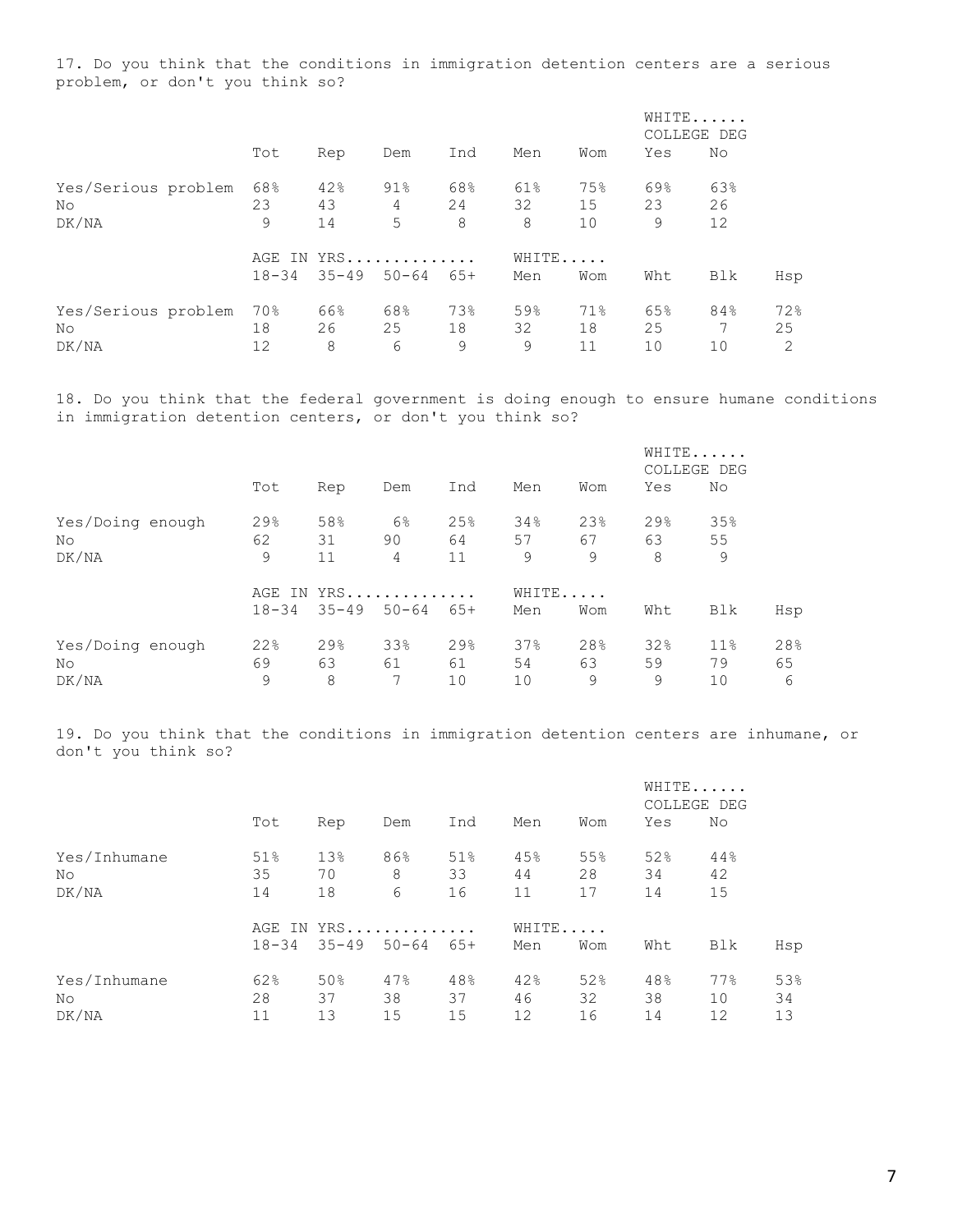20. Which comes closer to your point of view: A) it is better to keep all undocumented immigrants in detention centers, even if it causes overcrowding and bad conditions, or B) it is better to allow some undocumented immigrants to be released under supervision if there is not sufficient room, even if it means some of them will not return for their court dates?

|                     |           |     |                            |                 |       |                 | WHITE<br>COLLEGE DEG |                 |     |
|---------------------|-----------|-----|----------------------------|-----------------|-------|-----------------|----------------------|-----------------|-----|
|                     | Tot       | Rep | Dem                        | Ind             | Men   | Wom             | Yes                  | No              |     |
| Keep even if causes |           |     |                            |                 |       |                 |                      |                 |     |
| bad conditions      | 31%       | 62% | 5%                         | 30 <sub>8</sub> | 38%   | 25%             | 29%                  | 39%             |     |
| Release if no room/ |           |     |                            |                 |       |                 |                      |                 |     |
| may not return      | 53        | 17  | 89                         | 52              | 49    | 57              | 61                   | 42              |     |
| DK/NA               | 16        | 21  | 5                          | 19              | 13    | 18              | 11                   | 19              |     |
|                     |           |     | AGE IN YRS                 |                 | WHITE |                 |                      |                 |     |
|                     | $18 - 34$ |     | $35 - 49$ $50 - 64$ $65 +$ |                 | Men   | Wom             | Wht                  | Blk             | Hsp |
| Keep even if causes |           |     |                            |                 |       |                 |                      |                 |     |
| bad conditions      | 24%       | 32% | 35%                        | $31\%$          | 41%   | 29 <sub>8</sub> | 34%                  | 10 <sub>8</sub> | 33% |
| Release if no room/ |           |     |                            |                 |       |                 |                      |                 |     |
| may not return      | 64        | 54  | 51                         | 50              | 47    | 55              | 51                   | 71              | 62  |
| DK/NA               | 13        | 14  | 13                         | 19              | 12    | 16              | 15                   | 18              | 5   |

21. Do you think that Congress should begin the process to impeach President Trump, which could lead to his removal from office, or don't you think so?

|                   |           |       |                     |       |     |       | WHITE<br>COLLEGE DEG |     |     |
|-------------------|-----------|-------|---------------------|-------|-----|-------|----------------------|-----|-----|
|                   | Tot       | Rep   | Dem                 | Ind   | Men | Wom   | Yes                  | No  |     |
| Yes/Begin process | 32%       | $3\%$ | 61%                 | 28%   | 26% | 38%   | 31%                  | 27% |     |
| No.               | 60        | 95    | 29                  | 62    | 70  | 51    | 63                   | 66  |     |
| DK/NA             | 8         | 1     | 9                   | 9     | 4   | 11    | 6                    | 7   |     |
|                   | AGE IN    | YRS   |                     |       |     | WHITE |                      |     |     |
|                   | $18 - 34$ |       | $35 - 49$ $50 - 64$ | $65+$ | Men | Wom   | Wht                  | Blk | Hsp |
| Yes/Begin process | 36%       | 33%   | 34%                 | 29%   | 23% | 34%   | 29%                  | 66% | 30% |
| No.               | 58        | 57    | 61                  | 64    | 74  | 57    | 64                   | 23  | 67  |
| DK/NA             | 5         | 11    | 5                   | 7     | 3   | 9     | 6                    | 11  | 3   |

TREND: Do you think that Congress should begin the process to impeach President Trump, which could lead to his removal from office, or don't you think so?

|  |              | Yes/<br>Begin | No | DK/NA |
|--|--------------|---------------|----|-------|
|  | Jul 30, 2019 | 32            | 60 | 8     |
|  | Jun 12, 2019 | 33            | 61 | 6     |
|  | May 02, 2019 | 29            | 66 | 4     |
|  | Mar 05, 2019 | 35            | 59 |       |
|  | Dec 19, 2018 | 35            | 60 | 5     |
|  |              |               |    |       |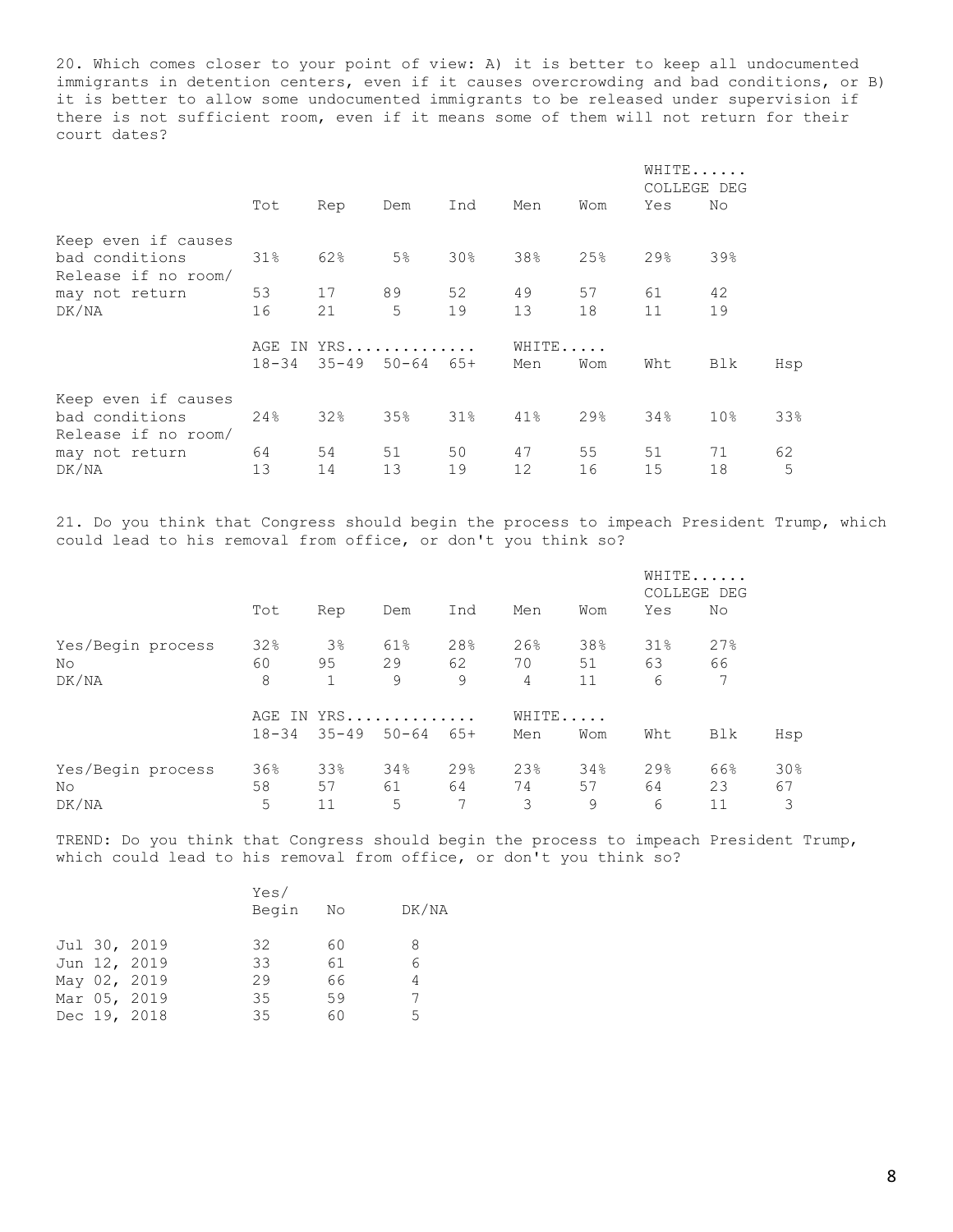22. Do you think that the Mueller report cleared President Trump of any wrongdoing, or don't you think so?

|             | Tot       |           |            |           |           |           | WHITE<br>COLLEGE DEG |                       |           |
|-------------|-----------|-----------|------------|-----------|-----------|-----------|----------------------|-----------------------|-----------|
|             |           | Rep       | Dem        | Ind       | Men       | Wom       | Yes                  | No                    |           |
| Yes/Cleared | 31%       | 66%       | 4%         | 29%       | 36%       | 26%       | 31%                  | 40%                   |           |
| No          | 56        | 18        | 86         | 59        | 52        | 58        | 61                   | 46                    |           |
| DK/NA       | 14        | 16        | 9          | 12        | 11        | 16        | 8                    | 15                    |           |
|             |           |           | AGE IN YRS |           | WHITE     |           |                      |                       |           |
|             | $18 - 34$ | $35 - 49$ | $50 - 64$  | $65+$     | Men       | Wom       | Wht                  | Blk                   | Hsp       |
| Yes/Cleared | 25%<br>61 | 32%<br>55 | 34%<br>56  | 33%<br>54 | 40%<br>49 | 30%<br>58 | 35%<br>54            | 10 <sub>8</sub><br>74 | 25%<br>58 |
| No<br>DK/NA | 14        | 13        | 10         | 14        | 10        | 12        | 11                   | 17                    | 17        |
|             |           |           |            |           |           |           |                      |                       |           |

TREND: Do you think that the Mueller report cleared President Trump of any wrongdoing, or don't you think so?

|              | Yes/<br>Cleared No |    | DK/NA |
|--------------|--------------------|----|-------|
| Jul 30, 2019 | .31                | 56 | 14    |
| Jun 12, 2019 | 35                 | 55 | 11    |
| May 02, 2019 | 38                 | 51 | 11    |

23. Do you believe that President Trump has attempted to derail or obstruct the investigation into the Russian interference in the 2016 election, or not?

|               |           |           |            |       |       |     | WHITE<br>COLLEGE DEG |     |     |
|---------------|-----------|-----------|------------|-------|-------|-----|----------------------|-----|-----|
|               | Tot       | Rep       | Dem        | Ind   | Men   | Wom | Yes                  | No  |     |
| Yes/Attempted | 52%       | 7%        | $90\%$     | 58%   | 49%   | 56% | 57%                  | 40% |     |
| No            | 40        | 87        | 4          | 34    | 47    | 34  | 39                   | 51  |     |
| DK/NA         | 8         | 6         | 6          | 8     | 5     | 11  | 5                    | 9   |     |
|               |           |           | AGE IN YRS |       | WHITE |     |                      |     |     |
|               | $18 - 34$ | $35 - 49$ | $50 - 64$  | $65+$ | Men   | Wom | Wht                  | Blk | Hsp |
| Yes/Attempted | 62%       | 51%       | 53%        | 49%   | 44%   | 51% | 48%                  | 80% | 54% |
| No            | 31        | 40        | 41         | 44    | 52    | 39  | 45                   | 6   | 40  |
| DK/NA         | 7         | 8         | 6          | 7     | 4     | 9   | 7                    | 14  | 6   |

TREND: Do you believe that President Trump has attempted to derail or obstruct the investigation into the Russian interference in the 2016 election, or not?

|              |              | Yes | No | DK/NA |
|--------------|--------------|-----|----|-------|
|              | Jul 30, 2019 | 52  | 40 | 8     |
| May 02, 2019 |              | 54  | 42 | 4     |
| Feb 06, 2018 |              | 53  | 41 | 6     |
| Jan 11, 2018 |              | 56  | 39 | 6     |
| Dec 12, 2017 |              | 57  | 38 | 5     |
| Nov 15, 2017 |              | 53  | 43 | 4     |
| Aug 24, 2017 |              | 56  | 38 | 6     |
| Aug 16, 2017 |              | 57  | 38 | 6     |
| Aug 02, 2017 |              | 58  | 37 | 4     |
| Jun 29, 2017 |              | 55  | 41 | 4     |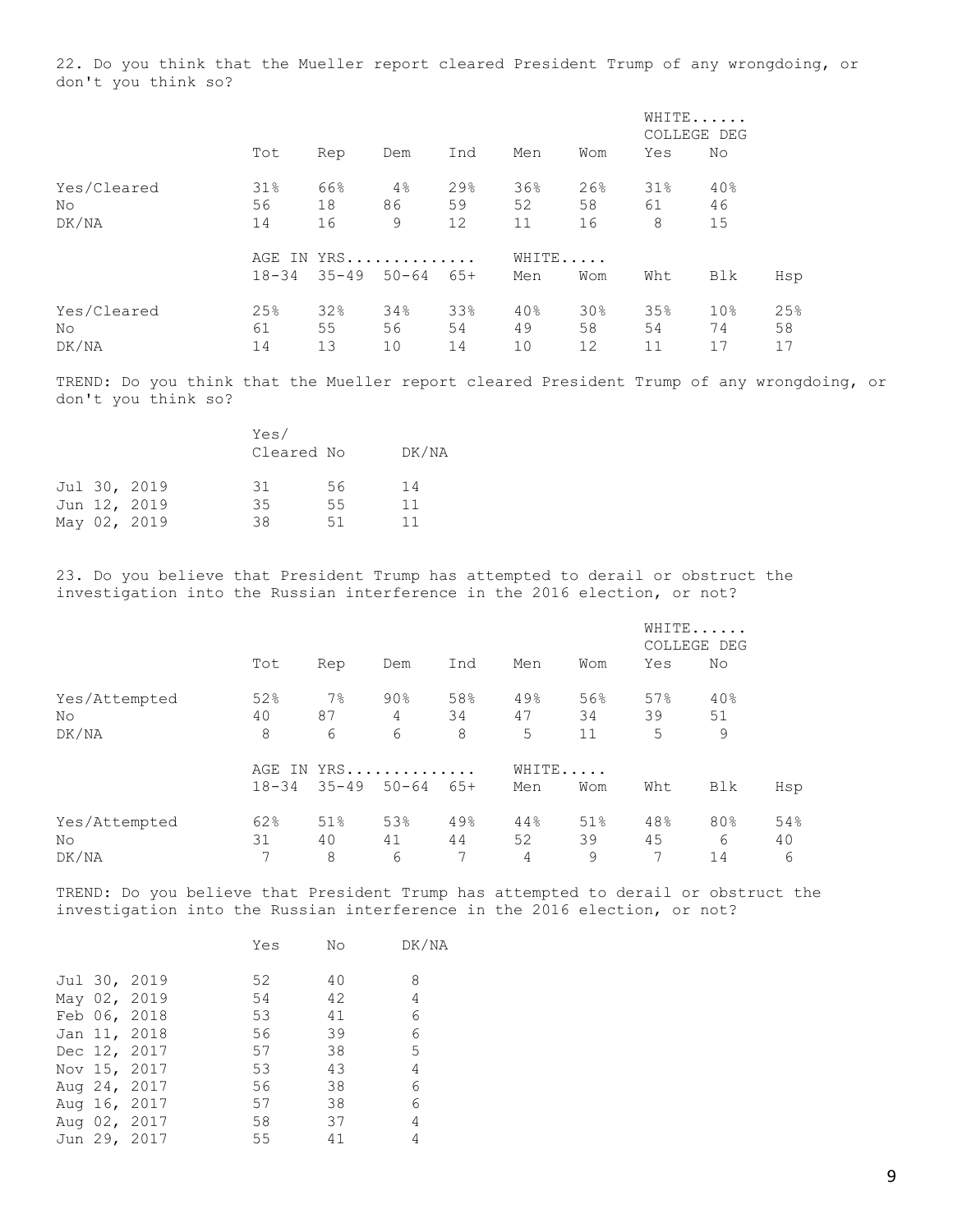24. Do you think it is ever acceptable for a presidential campaign to obtain information on a political opponent from a hostile foreign power, or do you think that is never acceptable?

|                  |                 |           |                 |                 |       |                |     | WHITE<br>COLLEGE DEG |     |
|------------------|-----------------|-----------|-----------------|-----------------|-------|----------------|-----|----------------------|-----|
|                  | Tot             | Rep       | Dem             | Ind             | Men   | Wom            | Yes | No                   |     |
| Acceptable       | 13%             | 22%       | 4%              | 14%             | 19%   | $9\frac{6}{6}$ | 13% | 13%                  |     |
| Never acceptable | 78              | 64        | 92              | 76              | 74    | 81             | 79  | 76                   |     |
| DK/NA            | 9               | 14        | 4               | 9               | 8     | 10             | 8   | 10                   |     |
|                  |                 |           | AGE IN YRS      |                 | WHITE |                |     |                      |     |
|                  | $18 - 34$       | $35 - 49$ | $50 - 64$       | $65+$           | Men   | Wom            | Wht | Blk                  | Hsp |
| Acceptable       | 16 <sup>°</sup> | 17%       | 11 <sup>°</sup> | 10 <sub>8</sub> | 18%   | $9\%$          | 13% | $7\%$                | 22% |
| Never acceptable | 76              | 77        | 81              | 79              | 75    | 80             | 78  | 84                   | 76  |
| DK/NA            | 8               | 6         | 8               | 11              | 8     | 10             | 9   | 8                    | 2   |

TREND: Do you think it is ever acceptable for a presidential campaign to obtain information on a political opponent from a hostile foreign power, or do you think that is never acceptable?

|  |                              | Accept- Never<br>able | Accept DK/NA |  |
|--|------------------------------|-----------------------|--------------|--|
|  | Jul 30, 2019<br>Aug 14, 2018 | 13<br>12              | 78<br>7 Q    |  |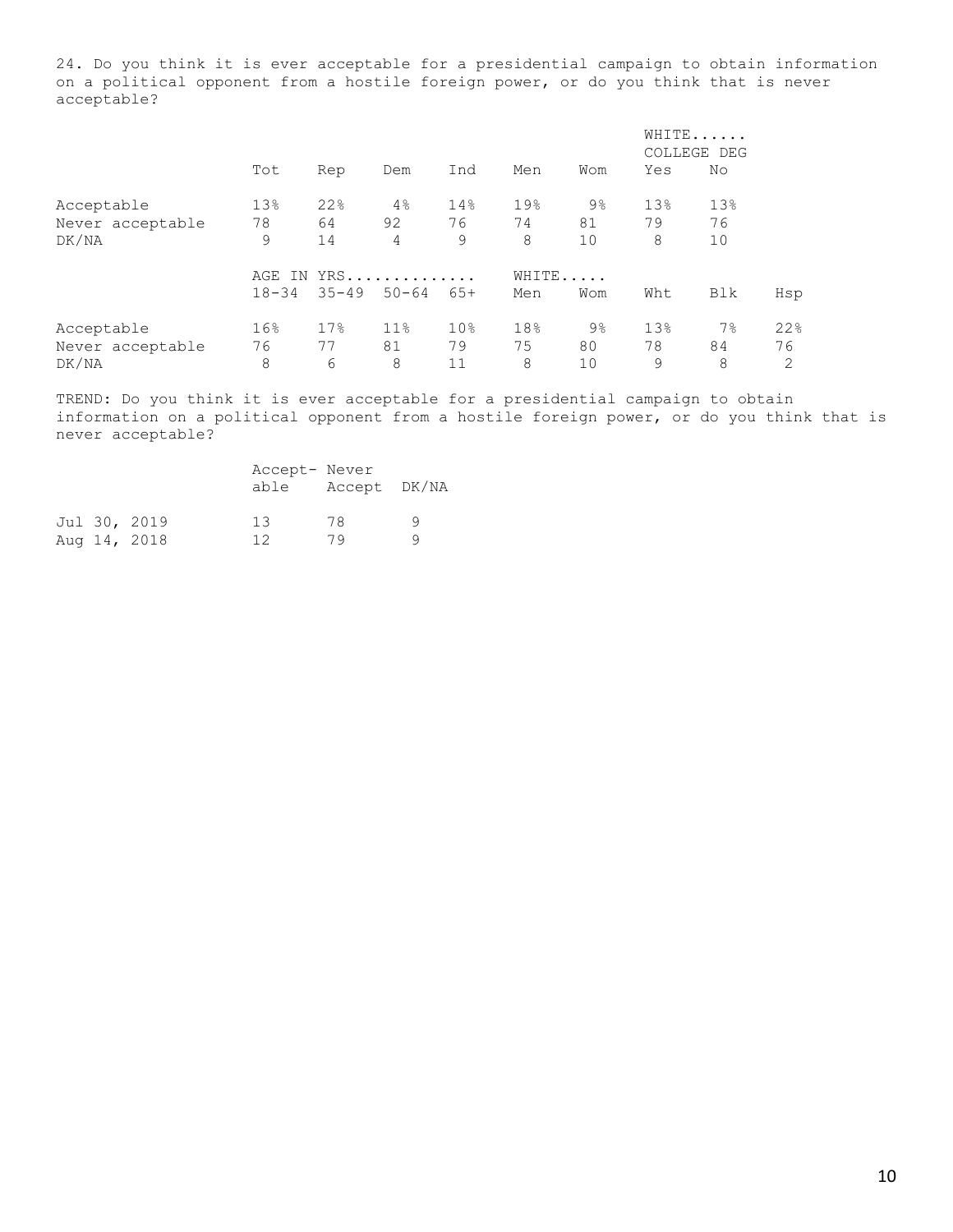25. Which punishment do you prefer for people convicted of murder: the death penalty or life in prison with no chance of parole?

|                |                   |            |           |       |             |              |     | WHITE<br>COLLEGE DEG |     |
|----------------|-------------------|------------|-----------|-------|-------------|--------------|-----|----------------------|-----|
|                | Tot               | Rep        | Dem       | Ind   | Men         | Wom          | Yes | No                   |     |
| Death penalty  | 33%               | 57%        | 13%       | 34%   | 41%         | 27%          | 28% | 44%                  |     |
| Life/No parole | 54                | 29         | 79        | 51    | 47          | 60           | 63  | 44                   |     |
| DK/NA          | 13                | 13         | 8         | 15    | 13          | 13           | 10  | 11                   |     |
|                |                   | AGE IN YRS |           |       | WHITE       |              |     |                      |     |
|                | $18 - 34$         | $35 - 49$  | $50 - 64$ | $65+$ | Men         | Wom          | Wht | Blk                  | Hsp |
| Death penalty  | 29%               | 35%        | 35%       | 31%   | 43%         | $31\%$       | 36% | 13%                  | 35% |
| Life/No parole | 59                | 51         | 54        | 56    | 47          | 59           | 53  | 73                   | 51  |
| DK/NA          | $12 \overline{ }$ | 13         | 12        | 13    | 10          | 11           | 11  | 15                   | 14  |
|                |                   | RELIGION   |           |       |             |              |     |                      |     |
|                | Wht               |            |           |       |             | ATTEND SRVCS |     |                      |     |
|                | Evang             | Prot       | Cath      | None  | Weekly Less |              |     |                      |     |
| Death penalty  | 49%               | 40%        | 33%       | 29%   | 33%         | 33%          |     |                      |     |
| Life/No parole | 40                | 46         | 58        | 58    | 53          | 55           |     |                      |     |
| DK/NA          | 12                | 14         | 9         | 13    | 14          | 12           |     |                      |     |

TREND: Which punishment do you prefer for people convicted of murder: the death penalty or life in prison with no chance of parole?

|  |              | Death | Life  |                   |
|--|--------------|-------|-------|-------------------|
|  |              | Pen   | NoPar | DK/NA             |
|  |              |       |       |                   |
|  | Jul 30, 2019 | 33    | 54    | 13                |
|  | Mar 22, 2018 | 37    | 51    | $12 \overline{ }$ |
|  | Jun 01, 2015 | 43    | 48    | -9                |
|  | May 02, 2013 | 48    | 43    | 9                 |
|  | Jul 17, 2008 | 47    | 44    | 9                 |
|  | Dec 15, 2004 | 42    | 46    | 12 <sup>°</sup>   |
|  |              |       |       |                   |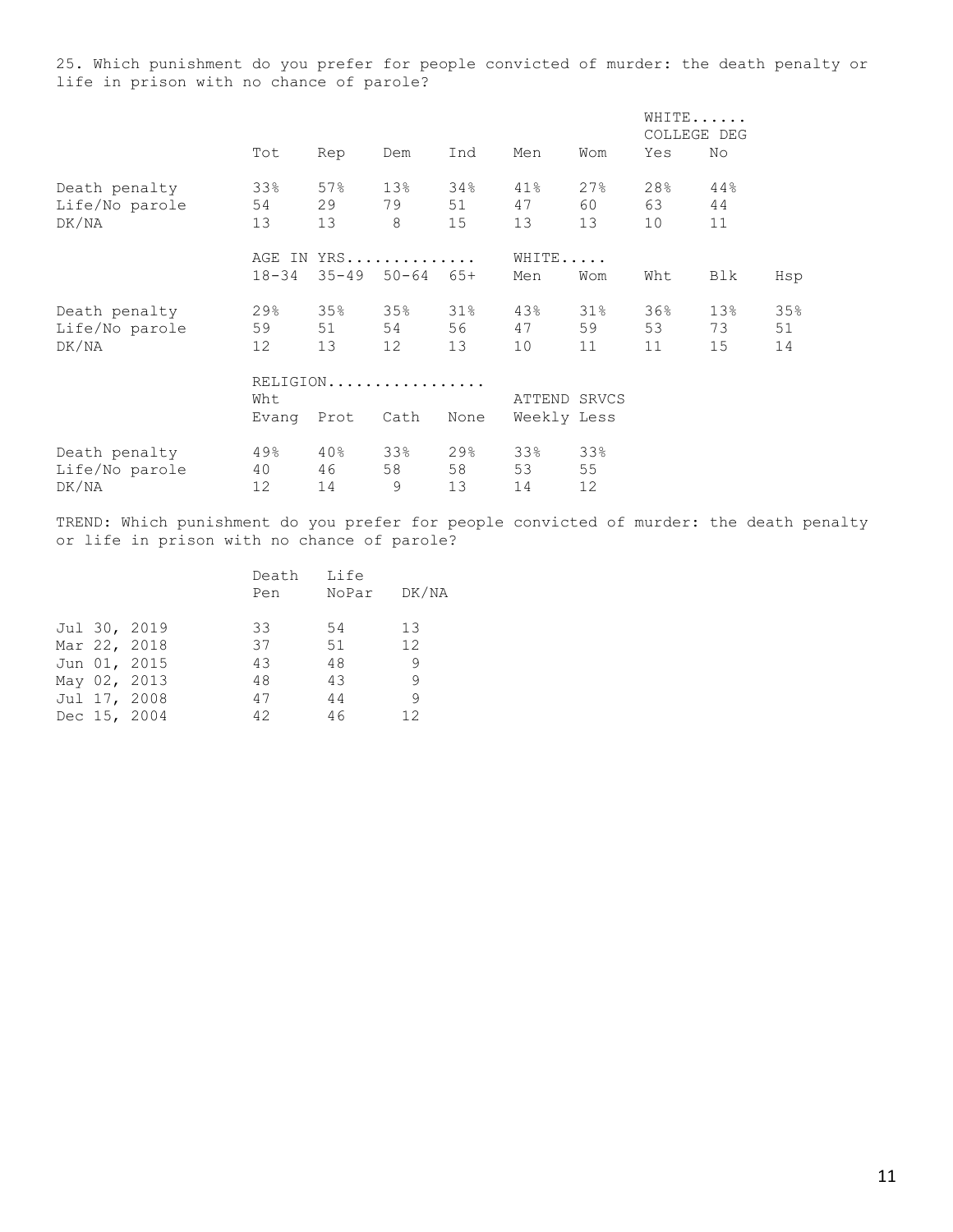|                                                                              |                                                                                                                                                                                                                                 |                 |                             |                 |                |         | WHITE<br>COLLEGE DEG |     |     |
|------------------------------------------------------------------------------|---------------------------------------------------------------------------------------------------------------------------------------------------------------------------------------------------------------------------------|-----------------|-----------------------------|-----------------|----------------|---------|----------------------|-----|-----|
|                                                                              | Tot                                                                                                                                                                                                                             | Rep             | Dem                         | Ind             | Men            | Wom     | Yes                  | No  |     |
| Yes/Abolished                                                                | 35%                                                                                                                                                                                                                             |                 | 10% 59% 35% 30%             |                 |                | 39% 42% |                      | 27% |     |
| No                                                                           | 58                                                                                                                                                                                                                              |                 | 86 33 59                    |                 | 66 10          | 51 54   |                      | 68  |     |
| DK/NA                                                                        | $7\phantom{.0}$                                                                                                                                                                                                                 | $\overline{4}$  | 8 <sup>8</sup>              | 6               | $\overline{4}$ | 9       | $\overline{4}$       | 5   |     |
|                                                                              |                                                                                                                                                                                                                                 |                 | AGE IN YRS                  |                 | WHITE          |         |                      |     |     |
|                                                                              |                                                                                                                                                                                                                                 |                 | 18-34 35-49 50-64 65+       |                 | Men            | Wom     | Wht                  | Blk | Hsp |
| Yes/Abolished                                                                |                                                                                                                                                                                                                                 |                 | 35% 30% 39% 37% 30% 38% 34% |                 |                |         |                      | 53% | 29% |
| No.                                                                          |                                                                                                                                                                                                                                 |                 | 55 62 57 57 65              |                 |                | 58 61   |                      | 34  | 62  |
| DK/NA                                                                        | 10                                                                                                                                                                                                                              | 8 3             |                             |                 | 6 5 4          |         | $5 -$                | 13  | -8  |
|                                                                              |                                                                                                                                                                                                                                 |                 | RELIGION                    |                 |                |         |                      |     |     |
|                                                                              | Wht                                                                                                                                                                                                                             |                 |                             |                 | ATTEND SRVCS   |         |                      |     |     |
|                                                                              |                                                                                                                                                                                                                                 | Evang Prot Cath |                             | None            | Weekly Less    |         |                      |     |     |
| Yes/Abolished                                                                |                                                                                                                                                                                                                                 |                 | 17% 26% 35% 41% 31% 37%     |                 |                |         |                      |     |     |
| No                                                                           | 78 — 178 — 178 — 178 — 178 — 179 — 179 — 179 — 179 — 179 — 179 — 179 — 179 — 179 — 179 — 179 — 179 — 179 — 179 — 179 — 179 — 179 — 179 — 179 — 179 — 179 — 179 — 179 — 179 — 179 — 179 — 179 — 179 — 179 — 179 — 179 — 179 — 17 |                 | 68 58 53                    |                 | 61 — 10        | 57      |                      |     |     |
| DK/NA                                                                        | 5                                                                                                                                                                                                                               | $7\overline{ }$ | $7\overline{ }$             | $6\overline{6}$ | 8              | 6       |                      |     |     |
| TREND: Would you like to see the death penalty abolished nationwide, or not? |                                                                                                                                                                                                                                 |                 |                             |                 |                |         |                      |     |     |
|                                                                              | Yes/                                                                                                                                                                                                                            |                 |                             |                 |                |         |                      |     |     |

|  |  |              | Abolish No |    | DK/NA |  |  |
|--|--|--------------|------------|----|-------|--|--|
|  |  | Jul 30, 2019 | 35         | 58 |       |  |  |
|  |  | Mar 22, 2018 | 31         | 64 |       |  |  |